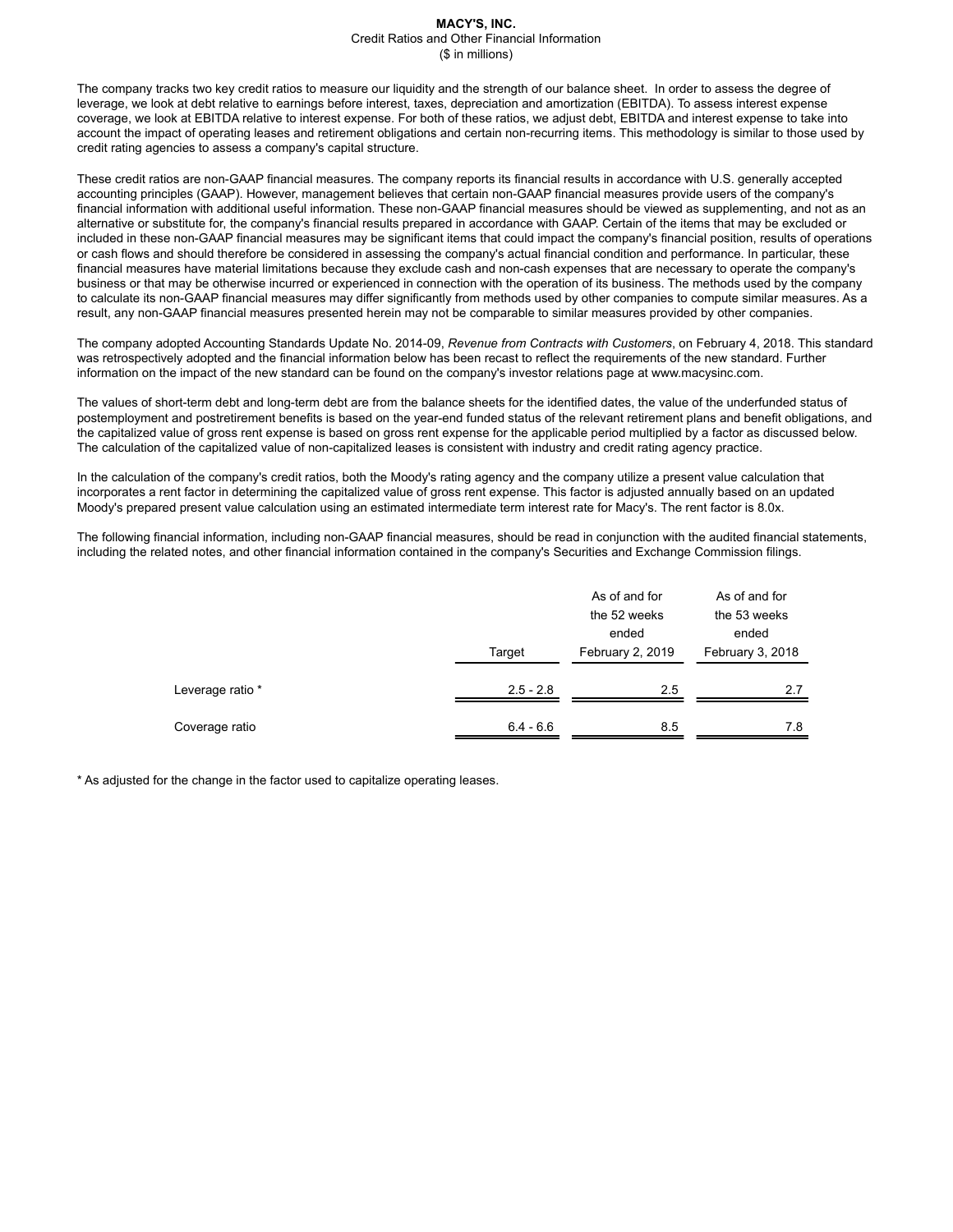## **Adjusted EBITDA**

As computed below, Adjusted EBITDA represents earnings before interest, taxes and depreciation and amortization, adjusted to exclude the effects of restructuring, impairment, store closing and other costs, settlement charges, gross rent expense, and the excess of the net periodic benefit costs of the company's postemployment and postretirement benefit obligations over the related service cost components of such benefit costs. This methodology is similar to those used by credit rating agencies to assess a company's capital structure. Management believes that Adjusted EBITDA is a useful measure in evaluating the company's ability to generate cash flow from its operations.

|                                                                         | As of and for<br>the 52 weeks<br>ended<br>February 2, 2019 |       | As of and for<br>the 53 weeks<br>ended<br>February 3, 2018 |       |
|-------------------------------------------------------------------------|------------------------------------------------------------|-------|------------------------------------------------------------|-------|
| Most Comparable GAAP Measure:                                           |                                                            |       |                                                            |       |
| Net income                                                              | \$                                                         | 1,098 | \$                                                         | 1,555 |
| Non-GAAP Measure:                                                       |                                                            |       |                                                            |       |
| Net income                                                              | \$                                                         | 1,098 | \$                                                         | 1,555 |
| Add back interest expense                                               |                                                            | 261   |                                                            | 321   |
| Add back (deduct) losses (gains) on early retirement of debt            |                                                            | 33    |                                                            | (10)  |
| Deduct interest income                                                  |                                                            | (25)  |                                                            | (11)  |
| Add back (deduct) federal, state and local income tax expense (benefit) |                                                            | 322   |                                                            | (39)  |
| Add back restructuring, impairment, store closing and other costs       |                                                            | 136   |                                                            | 186   |
| Add back settlement charges                                             |                                                            | 88    |                                                            | 105   |
| Add back depreciation and amortization                                  |                                                            | 962   |                                                            | 991   |
| Add back gross rent expense (Note 1)                                    |                                                            | 337   |                                                            | 338   |
| Deduct net periodic benefit costs of the postemployment and             |                                                            |       |                                                            |       |
| postretirement benefit obligations in excess of the service             |                                                            |       |                                                            |       |
| cost components (Note 2)                                                |                                                            | (39)  |                                                            | (57)  |
| <b>Adjusted EBITDA</b>                                                  |                                                            | 3,173 |                                                            | 3,379 |

#### Note 1

The add back of gross rent expense in calculating Adjusted EBITDA treats the company's periodic rent expense under the relevant lease agreements in a manner consistent with the company's owned properties.

| Real estate       | 328 | \$<br>328 |
|-------------------|-----|-----------|
| Personal property |     |           |
|                   | 337 | 338       |

### Note 2

The add back of the excess net periodic benefit cost of the company's postemployment and postretirement benefit obligations over the service cost component of such benefit costs in calculating Adjusted EBITDA recognizes the fact that the service cost components of the net periodic benefit costs are primarily operating type costs and should be included in Adjusted EBITDA, while all other components of the net periodic benefit costs are primarily financing type costs and should be excluded from Adjusted EBITDA. Net periodic benefit costs include, where applicable, service cost, interest cost, expected return on assets, amortization of net actuarial gains and losses and the amortization of prior service costs or credits.

| Net periodic benefit costs:                                |            |            |
|------------------------------------------------------------|------------|------------|
| Pension plan                                               | \$<br>(64) | \$<br>(82) |
| Supplementary retirement plan                              | 31         | 31         |
| Postretirement benefit obligations                         | (1)        |            |
| Less service cost component of net periodic benefit costs: |            |            |
| Pension plan                                               | (5)        | (6)        |
| Supplementary retirement plan                              |            |            |
| Postretirement benefit obligations                         |            |            |
|                                                            | '39'       | \$<br>(57) |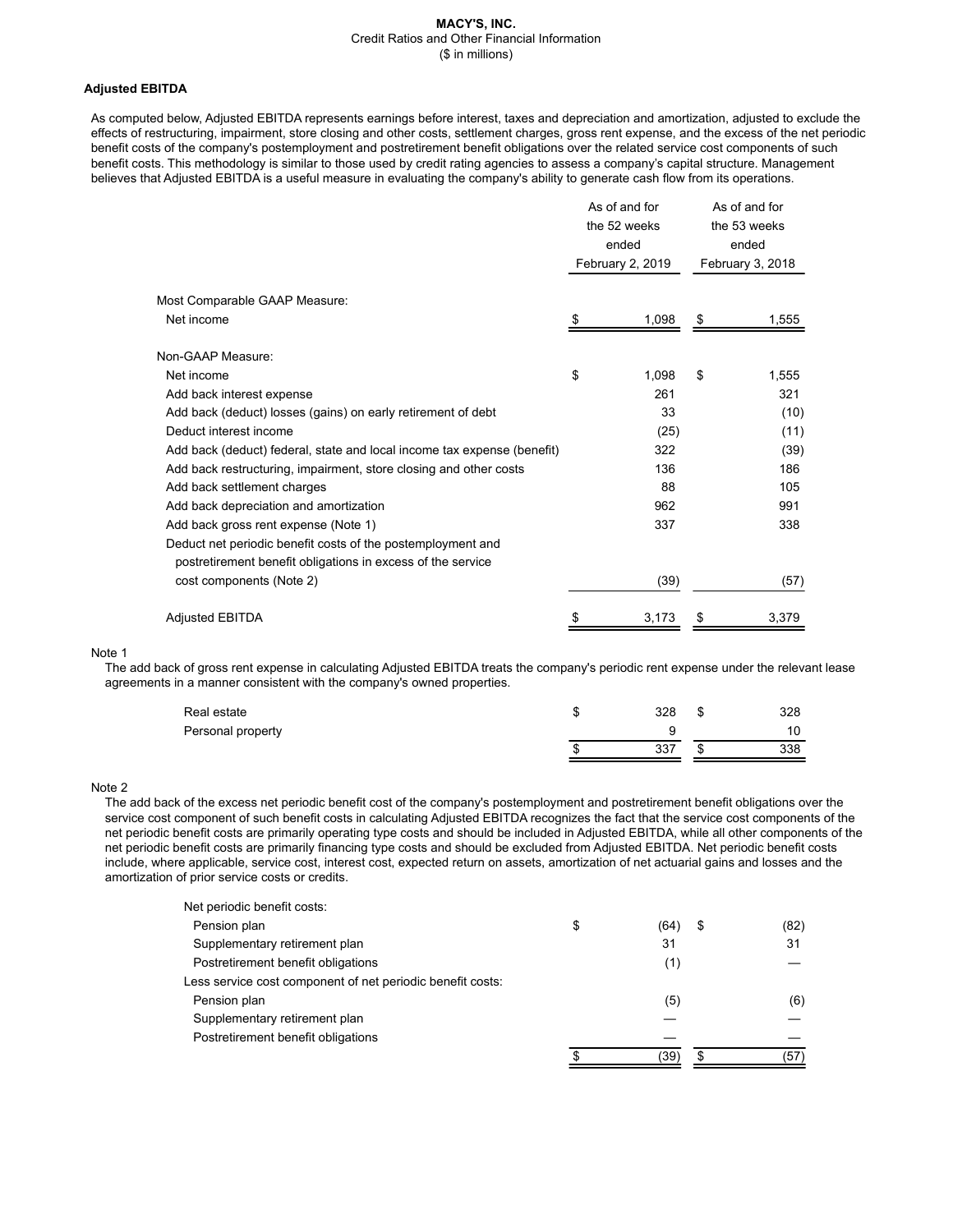#### **Leverage ratio**

The leverage ratio, as computed below, is defined as Adjusted debt divided by Adjusted EBITDA. As computed below, Adjusted debt represents the company's short-term and long-term debt, adjusted to include (exclude) certain items as identified below. As computed above, Adjusted EBITDA represents earnings before interest, taxes and depreciation and amortization, adjusted to exclude the effects of restructuring, impairment, store closing and other costs, settlement charges, gross rent expense, and the excess of the net periodic benefit costs of the company's postemployment and postretirement benefit obligations over the related service cost components of such benefit costs. These methodologies are similar to those used by credit rating agencies to assess a company's capital structure. Management believes that the leverage ratio is a useful measure in evaluating the company's ability to cover its debt-like obligations.

| Most comparable GAAP Ratio:                      | As of and for<br>the 52 weeks<br>ended<br>February 2, 2019 |       | As of and for<br>the 53 weeks<br>ended<br>February 3, 2018 |       |
|--------------------------------------------------|------------------------------------------------------------|-------|------------------------------------------------------------|-------|
|                                                  |                                                            |       |                                                            |       |
| Short-term debt                                  | \$                                                         | 43    | \$                                                         | 22    |
| Long-term debt                                   |                                                            | 4,708 |                                                            | 5,861 |
| Total debt                                       | \$                                                         | 4,751 | \$                                                         | 5,883 |
| Net income                                       | S                                                          | 1,098 | \$                                                         | 1,555 |
|                                                  |                                                            | 4.3   |                                                            | 3.8   |
| Non-GAAP Ratio:                                  |                                                            |       |                                                            |       |
| Short-term debt                                  | \$                                                         | 43    | \$                                                         | 22    |
| Long-term debt                                   |                                                            | 4,708 |                                                            | 5,861 |
| Underfunded status of postemployment and         |                                                            |       |                                                            |       |
| postretirement benefits (Note 1)                 |                                                            | 575   |                                                            | 535   |
| Capitalized value of gross rent expense (Note 2) |                                                            | 2,696 |                                                            | 2,704 |
| Adjusted debt                                    | \$                                                         | 8,022 | \$                                                         | 9,122 |
| Adjusted EBITDA                                  |                                                            | 3,173 | S                                                          | 3,379 |
|                                                  |                                                            | 2.5   |                                                            | 2.7   |

#### Note 1

The inclusion of the underfunded status (the amount by which the projected benefit obligation or accumulated postretirement benefit obligation exceeds the fair value of plan assets) of the company's postemployment and postretirement obligations in Adjusted debt treats the company's net liability under the relevant benefit plans as debt equivalents. The assumed tax benefit of 26% represents the tax deductibility of contributions which impact the funded status of the plans.

| Underfunded (overfunded) status:                                                                          |           |   |       |
|-----------------------------------------------------------------------------------------------------------|-----------|---|-------|
| Pension plan                                                                                              | \$<br>(7) | S | (138) |
| Supplementary retirement plan                                                                             | 644       |   | 703   |
| Postretirement benefit obligations                                                                        | 137       |   | 156   |
| Less income tax effect of net underfunded status of the<br>pension and supplementary retirement plans and |           |   |       |
| postretirement benefit obligations                                                                        | (199)     |   | (186) |
|                                                                                                           | 575       |   | 535   |

# Note 2

The inclusion of the capitalized value of gross rent expense, as calculated by multiplying the periodic annual reported gross rent expense by a factor of 8.0x for the periods ending on February 3, 2018 and later.